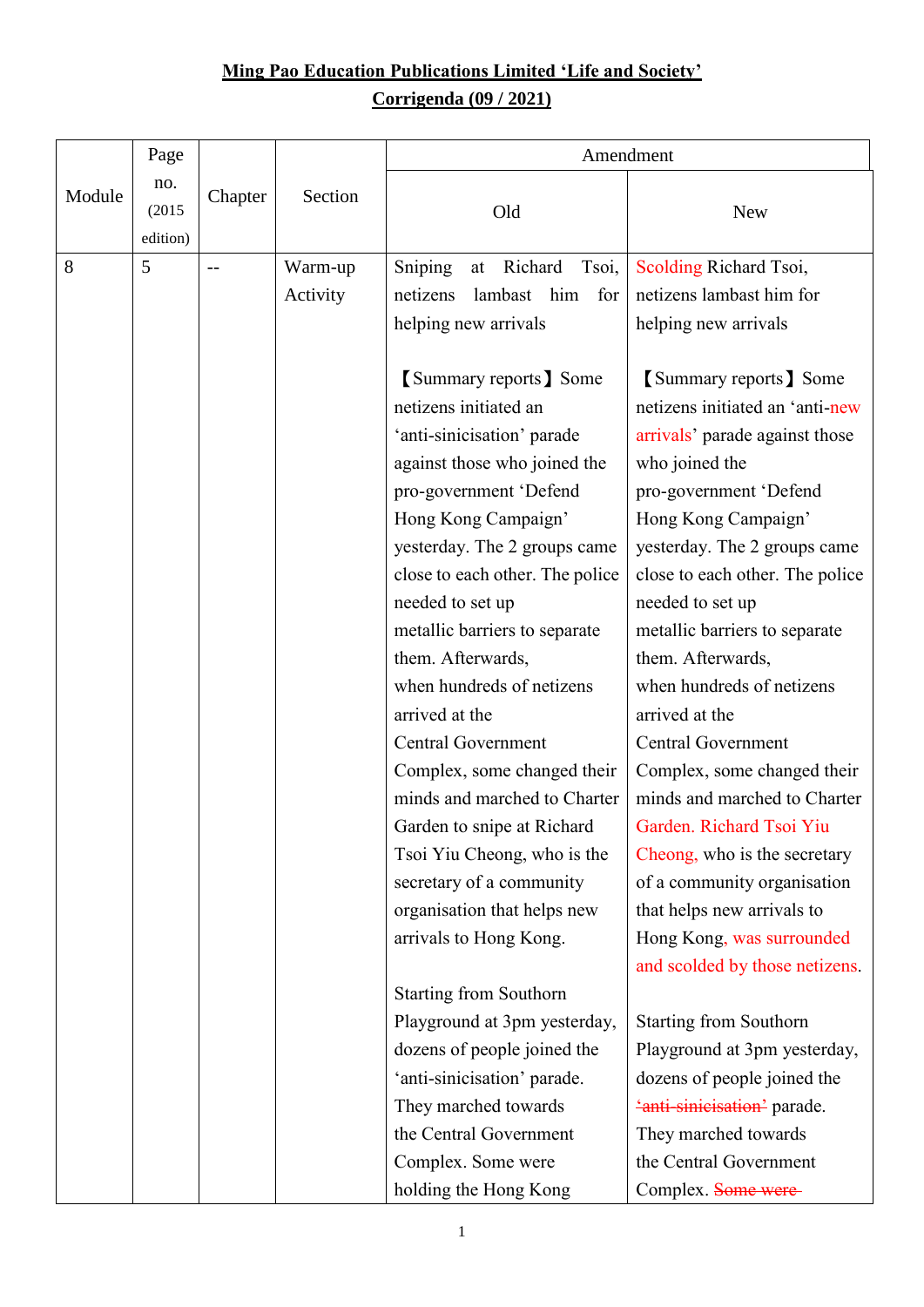|  |  | colonial flag. They asked      | holding the Hong Kong          |
|--|--|--------------------------------|--------------------------------|
|  |  | the government to stop         | eolonial flag. They asked      |
|  |  | approving one-way permits      | the government to stop         |
|  |  | and to protect the benefits of | approving one-way permits      |
|  |  | Hong Kong people.              | and to protect the benefits of |
|  |  | Ms. Leung, who is middle       | Hong Kong people.              |
|  |  | class, took part. She said     | Ms. Leung, who is middle       |
|  |  | that she had had               | class, took part. She said     |
|  |  | chemotherapy because of        | that she had had chemotherapy  |
|  |  | cancer but had recovered. 'I   | because of cancer but had      |
|  |  | can't enjoy any welfare        | recovered. 'I can't enjoy any  |
|  |  | benefits despite paying taxes  | welfare benefits despite       |
|  |  | for dozens of years'. On       | paying taxes for dozens of     |
|  |  | the other hand, the new        | years'. On the other hand, the |
|  |  | arrivals receive support       | new arrivals receive support   |
|  |  | from the government and she    | from the government and she    |
|  |  | wanted to express              | wanted to express              |
|  |  | her dissatisfaction.           | her dissatisfaction.           |
|  |  |                                |                                |
|  |  | Moreover, people who were      | Moreover, some people did      |
|  |  | holding dragon and lion flags  | not leave at the Central       |
|  |  | did not leave at the Central   | Government Complex. About      |
|  |  | Government Complex. About      | 20 of them went to Charter     |
|  |  | 20 of them went to Charter     | Road and swore at Tsoi when    |
|  |  | Road and sniped at Tsoi when   | he arrived there. Tsoi was     |
|  |  | he arrived there. The netizens | surrounded and scolded by      |
|  |  | surrounded him, calling him a  | netizens, he was even hit by   |
|  |  | 'traitor'. Tsoi was hit by     | cardboards, and in the end     |
|  |  | playing cards, and in the end  | he was escorted away by 20     |
|  |  | he was escorted away by 20     | policemen.                     |
|  |  | policemen. He was confused     |                                |
|  |  | about why the demonstrators    | Tsoi was confused about why    |
|  |  | could not express their views  | the demonstrators were not     |
|  |  | politely and he thought        | expressing opinions in a       |
|  |  | that Hongkongers should help   | civilised way. And he thought  |
|  |  | one another. He hoped that     | that Hongkongers should help   |
|  |  | eventually the public could    | one another. He hoped that     |
|  |  | understand why he is helping   | eventually the public could    |
|  |  | the new arrivals. A netizen    | understand why he is helping   |
|  |  | who called himself 'Sensible   | the new arrivals. A netizen-   |
|  |  | man in the galaxy' said        | who called himself 'Sensible   |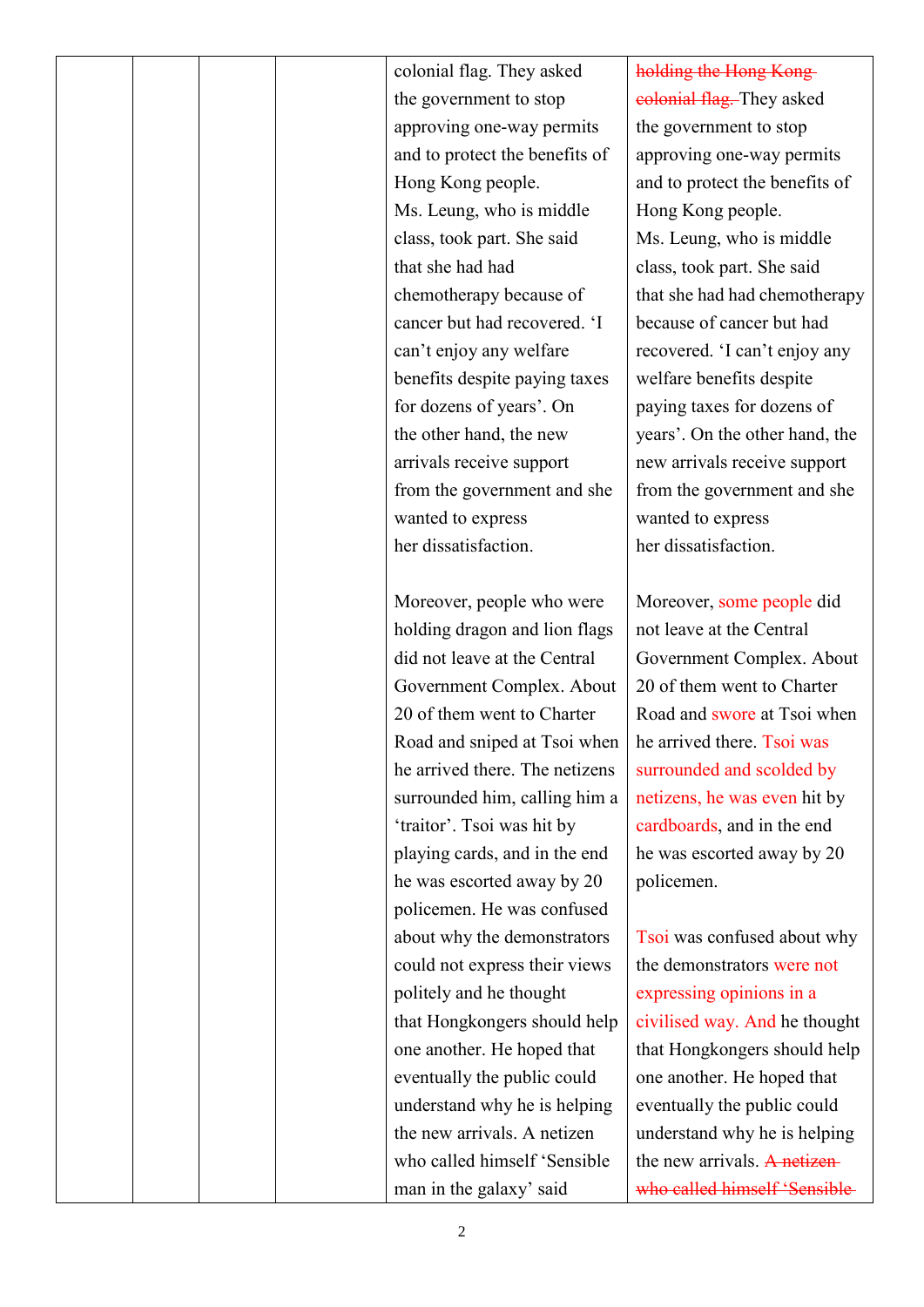|  |    |                |              | he sniped at Tsoi because he    | man in the galaxy' said-          |
|--|----|----------------|--------------|---------------------------------|-----------------------------------|
|  |    |                |              | did not like him assisting new  | he sniped at Tsoi because he-     |
|  |    |                |              | arrivals to apply for           | did not like him assisting new-   |
|  |    |                |              | Comprehensive                   | arrivals to apply for-            |
|  |    |                |              | Social Security Assistance      | Comprehensive                     |
|  |    |                |              | (CSSA) through the courts.      | <b>Social Security Assistance</b> |
|  |    |                |              |                                 | (CSSA) through the courts.        |
|  | 5  | $-$            | Independent  | 1. How did the people in the    | 1. Do you know the meaning        |
|  |    |                | Learning     | news above express their        | of 'expressing opinions in a      |
|  |    |                |              | views? Do you think their       | civilised way' mentioned in       |
|  |    |                |              | actions were appropriate?       | paragraph 4? List some ways       |
|  |    |                |              | 2. There are different opinions | of expressing opinions that       |
|  |    |                |              | held towards the same issue in  | fulfil this principle.            |
|  |    |                |              | society. What do you think of   | 2. There are different opinions   |
|  |    |                |              | these different opinions? How   | held towards the same issue in    |
|  |    |                |              | do you usually form your        | society. What do you think of     |
|  |    |                |              | standpoint?                     | these different opinions?         |
|  |    |                |              |                                 | 3. Further to the above           |
|  |    |                |              |                                 | question, how do you usually      |
|  |    |                |              |                                 | form your standpoint? In what     |
|  |    |                |              |                                 | manner should you choose to       |
|  |    |                |              |                                 | express opinions?                 |
|  | 14 | $\mathbf{1}$   | Focus of     | Fig. 1.7                        | Fig. 1.7                          |
|  |    |                | Learning     | The social status of women      | The social status of women        |
|  |    |                |              | improves and women take up      | improves and women take up        |
|  |    |                |              | important jobs. The picture     | important jobs. The picture       |
|  |    |                |              | shows Chan Fung Fu Chun, the    | shows Chan Fung Fu Chun, the      |
|  |    |                |              | Director-General of             | former Director-General of        |
|  |    |                |              | the World Health Organisation   | the World Health Organisation     |
|  |    |                |              | (WHO).                          | (WHO).                            |
|  | 18 | $\overline{2}$ | <b>Think</b> | Fig. 2.1                        | Fig. $2.1$                        |
|  |    |                | About It     | 'Scholarism' is an              | A group of students were          |
|  |    |                |              | organisation formed by a        | discussing in the lesson.         |
|  |    |                |              | group of students from the      |                                   |
|  |    |                |              | 'post-90s generation'.          |                                   |
|  | 21 | $\overline{2}$ | Learning     | Box 3                           | Box 3                             |
|  |    |                | Activity 3   | Members of the class            | Members of the class              |
|  |    |                |              | committee were discussing       | committee were discussing         |
|  |    |                |              | where to go for the class       | where to go for the class picnic  |
|  |    |                |              | picnic during recess. Fanny     | during recess. Fanny was          |
|  |    |                |              | was giving out newspapers.      | giving out newspapers. The        |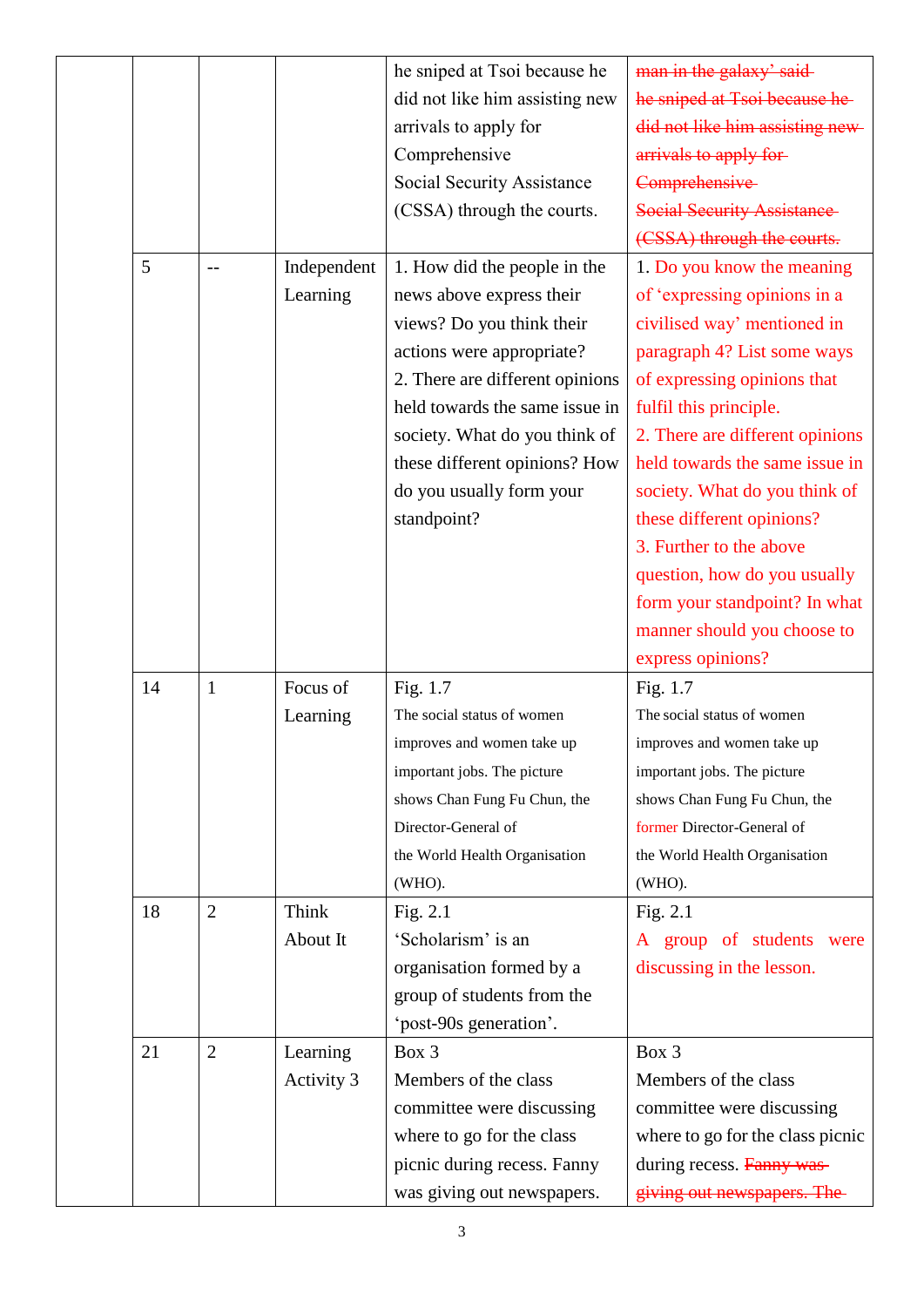|  |  | The top story was about         | top story was about fighting     |
|--|--|---------------------------------|----------------------------------|
|  |  | fighting for universal          | for universal suffrage. Inspired |
|  |  | suffrage. Inspired by the       | by the topic, Patrick            |
|  |  | topic, Patrick shouted, 'Why    | interrupted, 'Why do only a      |
|  |  | do only a few people from the   | few people from the class        |
|  |  | class committee make all the    | committee make all the           |
|  |  | decisions? The class picnic is  | decisions? The class picnic is   |
|  |  | for the whole class and all the | for the whole class and all the  |
|  |  | students should have a say.'    | students should have a say.'     |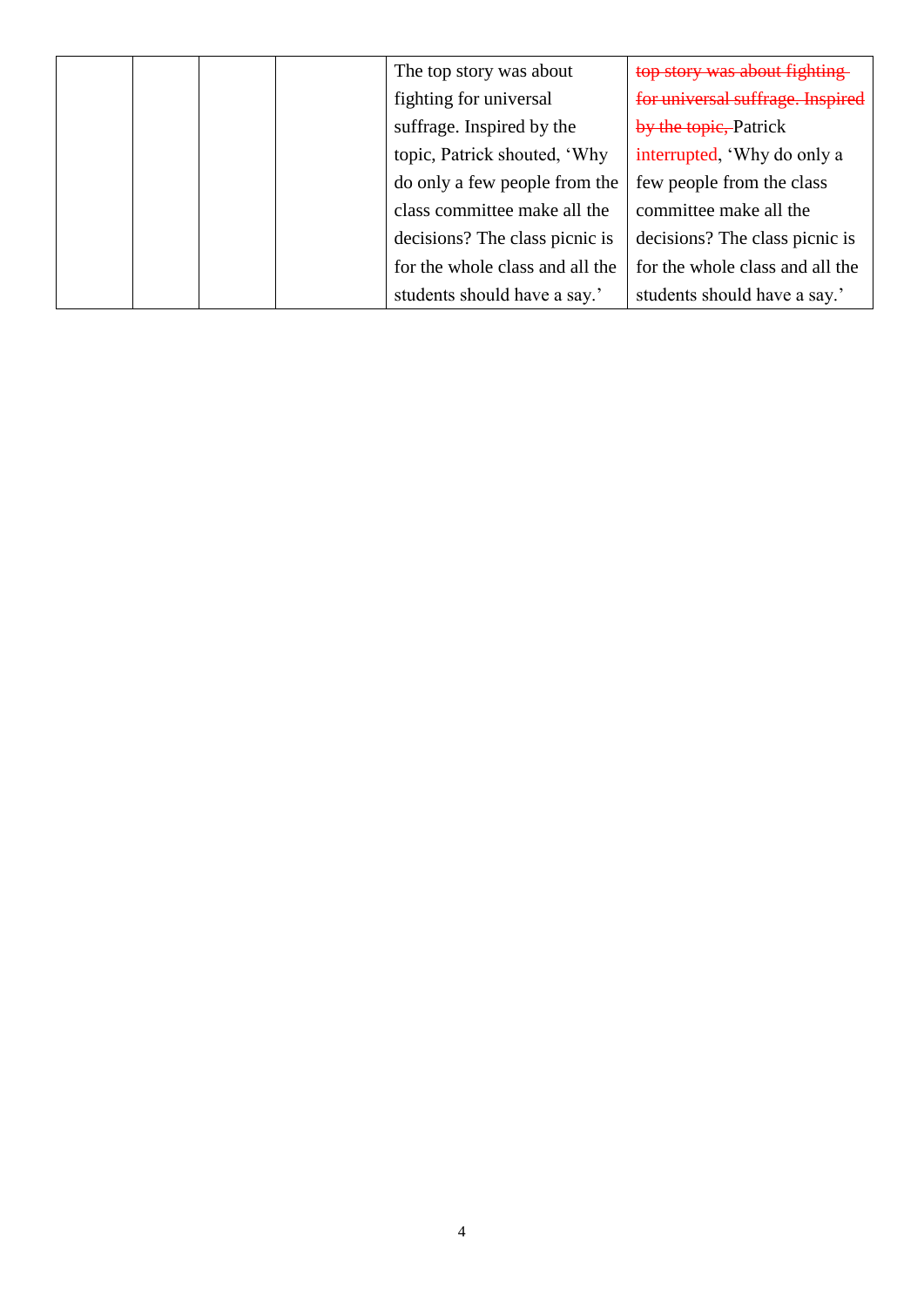### Page 6 (Think About It)



## Page 13 (Fig. 1.5)

#### Old:

Liberty, human rights



New:

Liberty, human rights